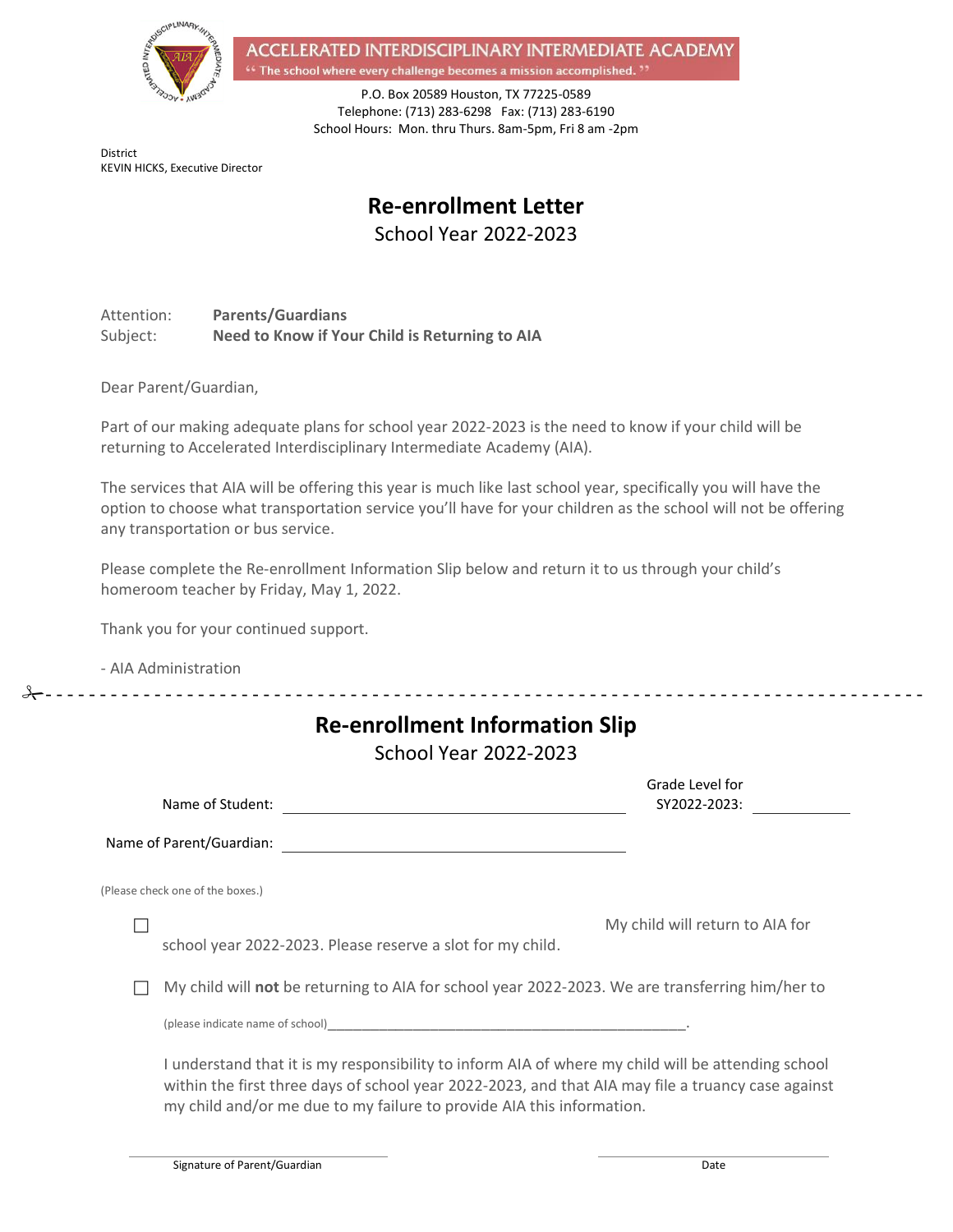

ACCELERATED INTERDISCIPLINARY INTERMEDIATE ACADEMY <sup>4</sup> The school where every challenge becomes a mission accomplished.<sup>22</sup>

> P.O. Box 20589 Houston, TX 77225-0589 Telephone: (713) 283-6298 Fax: (713) 283-6190 School Hours: Mon. thru Thurs. 8am-5pm, Fri 8 am -2pm

# **Re-enrollment Application**

School Year 2022-2023

#### **Parent's/Guardian's Information Responsibility**

I hereby affirm that I will only provide true, correct and current information in all of the following forms, and that it is my responsibility to notify the school of any change to this set of information.

I am aware that it is my right to decline responding to questions that ask about my or my child's ethnicity or race but I fully understand that if I do so, the school, as mandated by US Department of Education, will fill this information based on observations done by its enrolling officer.

Furthermore, I fully understand that any box that I will mark under **Contact Authorizations** signifies that I grant the contact person the corresponding authority.

|                            | Signature of parent/guardian  |              |                                  |            |                                       | Date                                              |              |
|----------------------------|-------------------------------|--------------|----------------------------------|------------|---------------------------------------|---------------------------------------------------|--------------|
| <b>Student Information</b> |                               |              |                                  |            |                                       |                                                   |              |
| First Name:                |                               | Middle Name: |                                  | Last Name: |                                       |                                                   | Grade Level: |
| StateID/SSN:               | Birth Date (mm/dd/yyyy):      | Gender:      |                                  | Ethnicity: |                                       |                                                   |              |
|                            |                               | $\Box$ Male  | $\Box$ Female                    |            |                                       | $\Box$ Hispanic/Latino $\Box$ Not Hispanic/Latino |              |
| Race:                      |                               |              |                                  |            |                                       |                                                   |              |
| ∐ Asian                    | <b>Black African American</b> |              | □ American Indian/Alaskan Native |            | $\Box$ Native Hawaiian/Pacific Island |                                                   | $\Box$ White |

#### **Previous School Attendance**

| <b>Grade Level</b>    | Name of School |       |               |                |           |                 | Date of Last Attendance |
|-----------------------|----------------|-------|---------------|----------------|-----------|-----------------|-------------------------|
|                       |                |       |               |                |           |                 |                         |
| <b>Address Street</b> | Phone Number:  |       |               |                |           |                 |                         |
|                       |                |       |               |                |           |                 |                         |
| City                  |                | State | Zip Code      |                | Principal |                 |                         |
|                       |                |       |               |                |           |                 |                         |
| Special Class/es:     |                |       |               |                |           |                 |                         |
| $\Box$ Bilingual      |                | ESL   | $\Box$ Gifted | $\Box$ Title I |           | $\Box$ Resource | $\Box$ Speech           |

#### **Parent's/Guardian's Information**

| Prefix:                      | First Name: |                               |                   | Middle Name:                                        |                            |                               | Last Name:                                                             |  |  |
|------------------------------|-------------|-------------------------------|-------------------|-----------------------------------------------------|----------------------------|-------------------------------|------------------------------------------------------------------------|--|--|
|                              |             |                               |                   |                                                     |                            |                               |                                                                        |  |  |
| Employer                     |             |                               |                   | Birth Date (mm/dd/yyyy)                             | Driver's License Number    |                               | Relation to the Student                                                |  |  |
|                              |             |                               |                   |                                                     |                            |                               |                                                                        |  |  |
| Association with Student     |             | <b>Contact Authorizations</b> |                   |                                                     |                            |                               |                                                                        |  |  |
|                              | Lives With? | $\Box$ Emergency Contact?     |                   |                                                     |                            |                               | $\Box$ Receive Mail? $\Box$ Release To? $\Box$ Release Information To? |  |  |
| <b>Primary Email Address</b> |             |                               |                   | <b>Alternate Email Address</b>                      |                            |                               |                                                                        |  |  |
|                              |             |                               |                   |                                                     |                            |                               |                                                                        |  |  |
| <b>Address Street</b>        |             |                               |                   | <b>Address Type</b>                                 |                            |                               |                                                                        |  |  |
|                              |             |                               |                   |                                                     |                            | $\Box$ Permanent Home Address |                                                                        |  |  |
| City                         |             | State                         | Zip Code          |                                                     |                            | $\Box$ Other Home Address     |                                                                        |  |  |
|                              |             |                               |                   |                                                     | $\Box$ Office/Work Address |                               |                                                                        |  |  |
| <b>Phone Number</b>          |             |                               | Type              |                                                     |                            |                               |                                                                        |  |  |
|                              |             |                               | Home Phone        | $\Box$ Office/Work Phone $\Box$ Personal Cell Phone |                            |                               |                                                                        |  |  |
| Alternate Phone Number       |             |                               | Type              |                                                     |                            |                               |                                                                        |  |  |
|                              |             |                               | $\Box$ Home Phone | $\Box$ Office/Work Phone $\Box$ Personal Cell Phone |                            |                               |                                                                        |  |  |